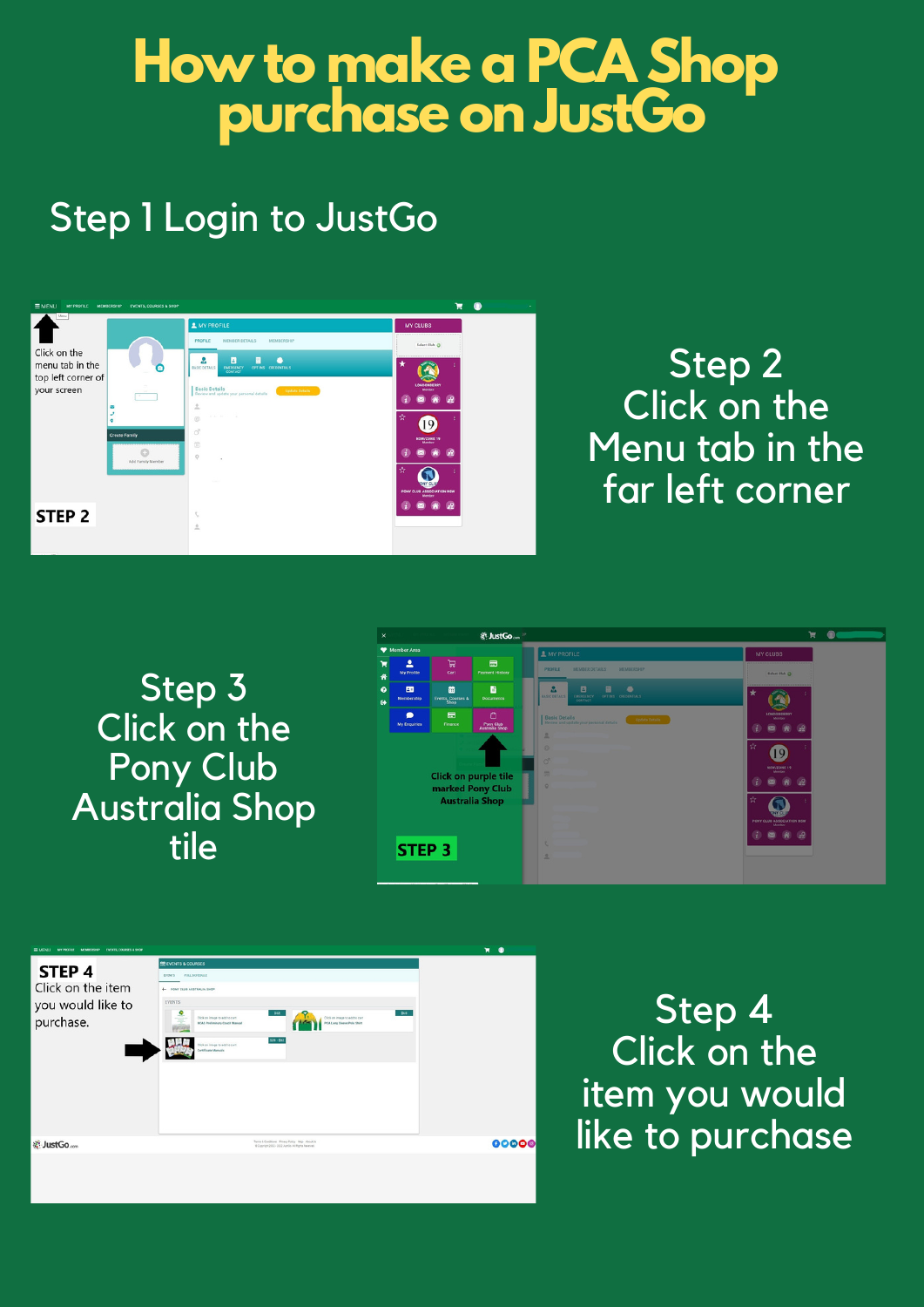## Step 5 Select who the purchase is for

| $\equiv$ MENU<br>MYPROFILE MEMBERGHIP<br><b>EVENTS, COURSES &amp; SHOP</b> |                                                                                                                                                 |  |  |  |  |
|----------------------------------------------------------------------------|-------------------------------------------------------------------------------------------------------------------------------------------------|--|--|--|--|
|                                                                            | <b><i>BREVENTS &amp; COURSES</i></b><br><b>FULL SCHIEDULE</b><br><b>EVENTS</b>                                                                  |  |  |  |  |
| STEP <sub>5</sub>                                                          |                                                                                                                                                 |  |  |  |  |
|                                                                            | <b>4- BACK TO EVENTS</b>                                                                                                                        |  |  |  |  |
|                                                                            | <b>Julia</b> Certificate Manuals                                                                                                                |  |  |  |  |
|                                                                            | Booking Details                                                                                                                                 |  |  |  |  |
|                                                                            | A Book as an individual<br><b>C</b> Family booking<br>* Club booking                                                                            |  |  |  |  |
|                                                                            |                                                                                                                                                 |  |  |  |  |
|                                                                            | Event Details<br>Please select the Oty required and add to cart. If not available please email info@ponyclubaustralia.com.au to place an order. |  |  |  |  |
|                                                                            | Price includes postage.                                                                                                                         |  |  |  |  |
|                                                                            |                                                                                                                                                 |  |  |  |  |
|                                                                            | You will only see this step if you have                                                                                                         |  |  |  |  |
|                                                                            |                                                                                                                                                 |  |  |  |  |
|                                                                            | family linked or you are a club admin.                                                                                                          |  |  |  |  |
|                                                                            |                                                                                                                                                 |  |  |  |  |
| <b>E</b> JustGo                                                            | Serra & Condriore Privacy Policy Help Jibout Us<br>6 Copyright 2002 - 2012 JuniOn All Rights Reserved.                                          |  |  |  |  |
|                                                                            |                                                                                                                                                 |  |  |  |  |

If you are a club Admin or have family members linked, you will now be asked if you would like to book as individual, club booking or family booking.

- Selecting Individual adds the purchase under your name.
- Selecting club booking gives you the option to select club members, if you select club members the purchase the purchase will placed under the club members name.
- Family booking allows you to select your linked family members to the place the purchase under their name.
- *NOTE* PURCHASES WILL BE POSTED TO THE ADDRESS ON THE PROFILE OF THE  $\bullet$ MEMBER THAT THE PURCHASE IS PLACED UNDER

| $\equiv$ MENU<br>MY PROFILE | MEMBERSHIP EVENTS, COURSES & SHOP |                                                                                                                                                                  |                                                                                                                                |                                                         | $\bullet$<br>π |
|-----------------------------|-----------------------------------|------------------------------------------------------------------------------------------------------------------------------------------------------------------|--------------------------------------------------------------------------------------------------------------------------------|---------------------------------------------------------|----------------|
|                             | <b>THE EVENTS &amp; COURSES</b>   |                                                                                                                                                                  |                                                                                                                                |                                                         |                |
| STEP <sub>6</sub>           | <b>EVENTS</b>                     | FULL SCHEDULE                                                                                                                                                    |                                                                                                                                |                                                         |                |
|                             | + BACK TO EVENTS<br>بناءك         | <b>Certificate Manuals</b><br><b>Booking Details</b><br>Booking Type<br><b>E Certificate Manual</b><br>D Certificate Manual<br>D <sup>*</sup> Certificate Manual | Price<br>\$28.00<br>\$28.00<br>\$28.00                                                                                         | Qty<br>$0$ $\sim$<br>$0 - r$<br>$\circ$<br>$\mathbf{z}$ | Select Qty     |
|                             |                                   | C Certificate Manual<br>C* Certificate Manual                                                                                                                    | \$35.00<br>\$35.00                                                                                                             | $\boxed{1}$<br>$\mathbf{r}$                             |                |
|                             |                                   | <b>K Certificate Manual</b>                                                                                                                                      | \$35.00                                                                                                                        |                                                         |                |
|                             |                                   | <b>8 Certificate Manual</b>                                                                                                                                      | \$52.00                                                                                                                        | 10<br>11<br>12<br>13<br>14                              |                |
|                             |                                   | <b>Event Details</b><br>Price includes postage                                                                                                                   | Please select the Qty required and add to cart. If not available please email info@ponyclubaustralia.com.au to place an order. | ({ {  Page: 1   of 7   } })   C                         |                |

## Step 6 Select Qty

Step 7 Click add to cart

| <b>EMENU</b>      | MY PROFILE MEMBERSHIP EVENTS, COURSES & SHOP |                                   |                                                                                                                                |                                                                | $\bullet$<br>н<br>× |  |
|-------------------|----------------------------------------------|-----------------------------------|--------------------------------------------------------------------------------------------------------------------------------|----------------------------------------------------------------|---------------------|--|
|                   | <b>ED EVENTS &amp; COURSES</b>               |                                   |                                                                                                                                |                                                                |                     |  |
|                   | <b>EVENTS</b>                                | <b>FULL SCHEDULE</b>              |                                                                                                                                |                                                                |                     |  |
| STEP <sub>7</sub> | ← BACK TO EVENTS                             |                                   |                                                                                                                                |                                                                |                     |  |
|                   | شامان                                        | <b>Certificate Manuals</b>        |                                                                                                                                |                                                                |                     |  |
|                   |                                              | <b>Booking Details</b>            |                                                                                                                                |                                                                |                     |  |
|                   |                                              | <b>Booking Type</b>               | Price                                                                                                                          | Öty                                                            |                     |  |
|                   |                                              | <b>E Certificate Manual</b>       | \$28.00                                                                                                                        | $\begin{array}{ c c c }\hline 0 & \times \\\hline \end{array}$ |                     |  |
|                   |                                              | D Certificate Manual              | \$28.00                                                                                                                        | $0\quad$ $\sim$                                                |                     |  |
|                   |                                              | D <sup>*</sup> Certificate Manual | \$28.00                                                                                                                        |                                                                |                     |  |
|                   |                                              | C Certificate Manual              | \$35.00                                                                                                                        | $0\quad \  \  \circ$                                           |                     |  |
|                   |                                              | C* Certificate Manual             | \$35.00                                                                                                                        | $0\quad \  \  \vee$                                            |                     |  |
|                   |                                              | K Certificate Manual              | \$35.00                                                                                                                        | $0\quad$ $\sim$                                                |                     |  |
|                   |                                              | <b>B Certificate Manual</b>       | \$52.00                                                                                                                        |                                                                |                     |  |
|                   |                                              |                                   |                                                                                                                                | <b>YE Add to Cart</b>                                          | Click add to cart   |  |
|                   |                                              | <b>Event Details</b>              |                                                                                                                                |                                                                |                     |  |
|                   |                                              |                                   | Please select the Qty required and add to cart. If not available please email info@ponyclubaustralia.com.au to place an order. |                                                                |                     |  |